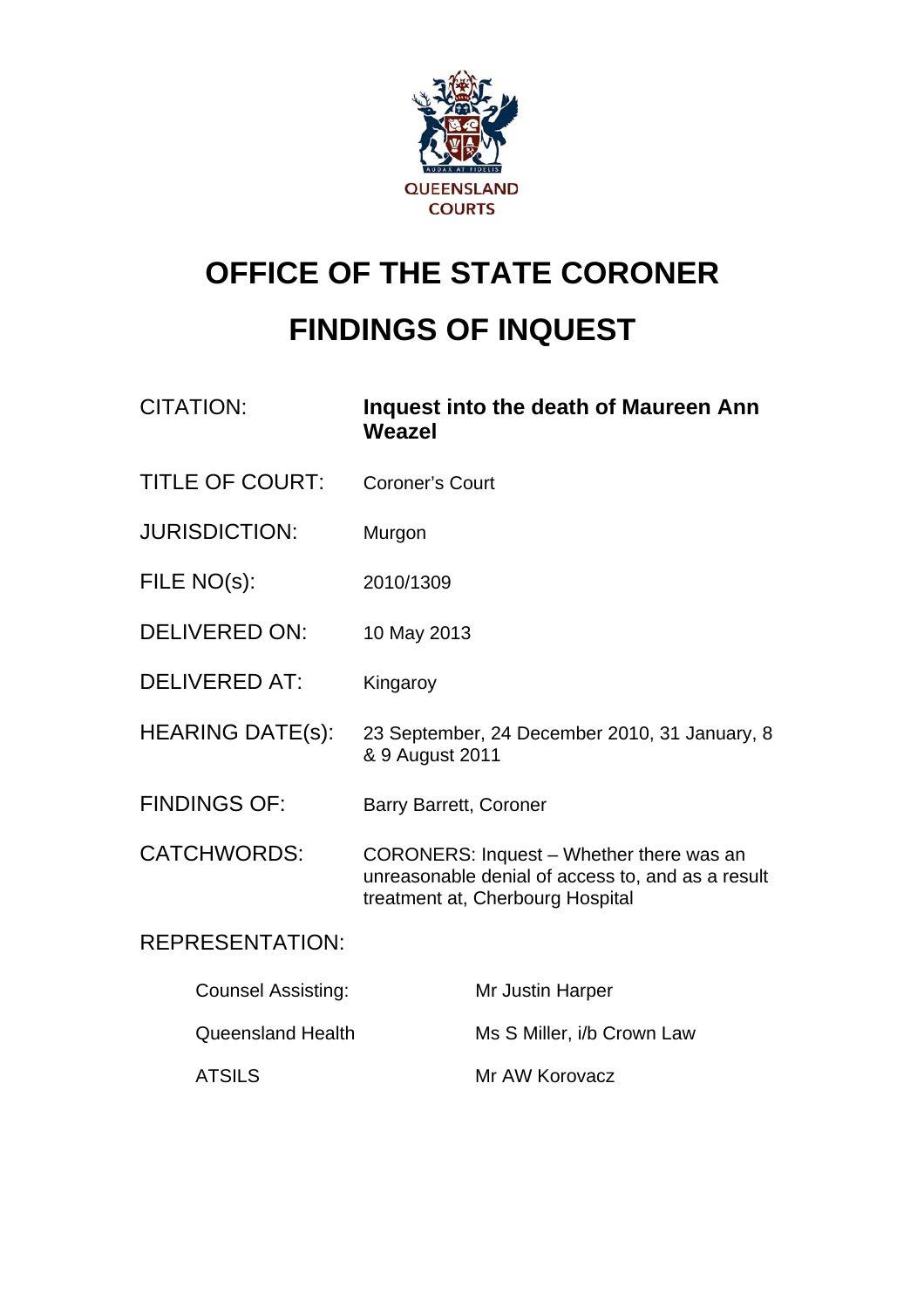The *Coroners Act 2003* provides in section 45 that when an inquest is held, the coroner's written findings must be given to the family of the person who died, and to each of the persons or organisations granted leave to appear at the inquest. These are my findings in relation to the death of Maureen Ann Weazel. The said findings will be distributed in accordance with the requirements of the said act and on the website of the Office of the State Coroner.

As the deceased died in 2006, and these findings are delivered nearly seven years after the death, I will add a preamble.

The death of Maureen Ann Weazel was reported to the resident coroner at Kingaroy on the 10 July 2006. On that date, the coroner ordered an autopsy, and again on the same date, Dr P Ruscoe issued his autopsy certificate and the body of the deceased was released for burial.

In September 2006, the interest of Aboriginal & Torres Strait Islander Legal Services was noted, and about this time the coroner was aware of an impending investigation into the quality of health services at Cherbourg Hospital, by the Queensland Health Quality and Complaints Commission. In February 2007 the said commission was granted permission to access all coronial investigation documents relating to Maureen Ann Weazel.

On 21 August 2007, Coroner Guttridge decided that there would be no inquest and he made findings into the death of Ms Weazel.

As events transpired, on 15 September 2007, Michael Barnes, State Coroner, directed that an inquest was necessary in relation to Ms Weazel's death.

My reading of the coroner's file indicates that from 15 September 2007 until 23 September 2010, when the first of two pre-inquest conferences were held, there was an exchange of material between the commission aforementioned, and counsel assisting the coroner. Also, it appears at one stage the office file, or part of that file, was missing or incomplete.

A second pre-inquest conference was held by me on 24 December 2010. That conference was my first dealing with this matter, and I then presided over inquest hearings on 31 January 2011, 8 August 2011 and 9 August 2011. Following the last hearing date, further hearing was adjourned awaiting preparation of Professor Rashford's report. Such report was finalised on 29 October 2012.

After Professor Rashford's report was received it was distributed to all parties appearing at the inquest hearings. Consensus was reached that no further witnesses were required for cross-examination and parties were directed to supply any written submissions within set time frames. The complexity of such submissions, and in part counsel's pre-arranged court commitments, resulted in the last of such submissions being received in March 2013.

It now falls to me to conclude the inquest by making my findings.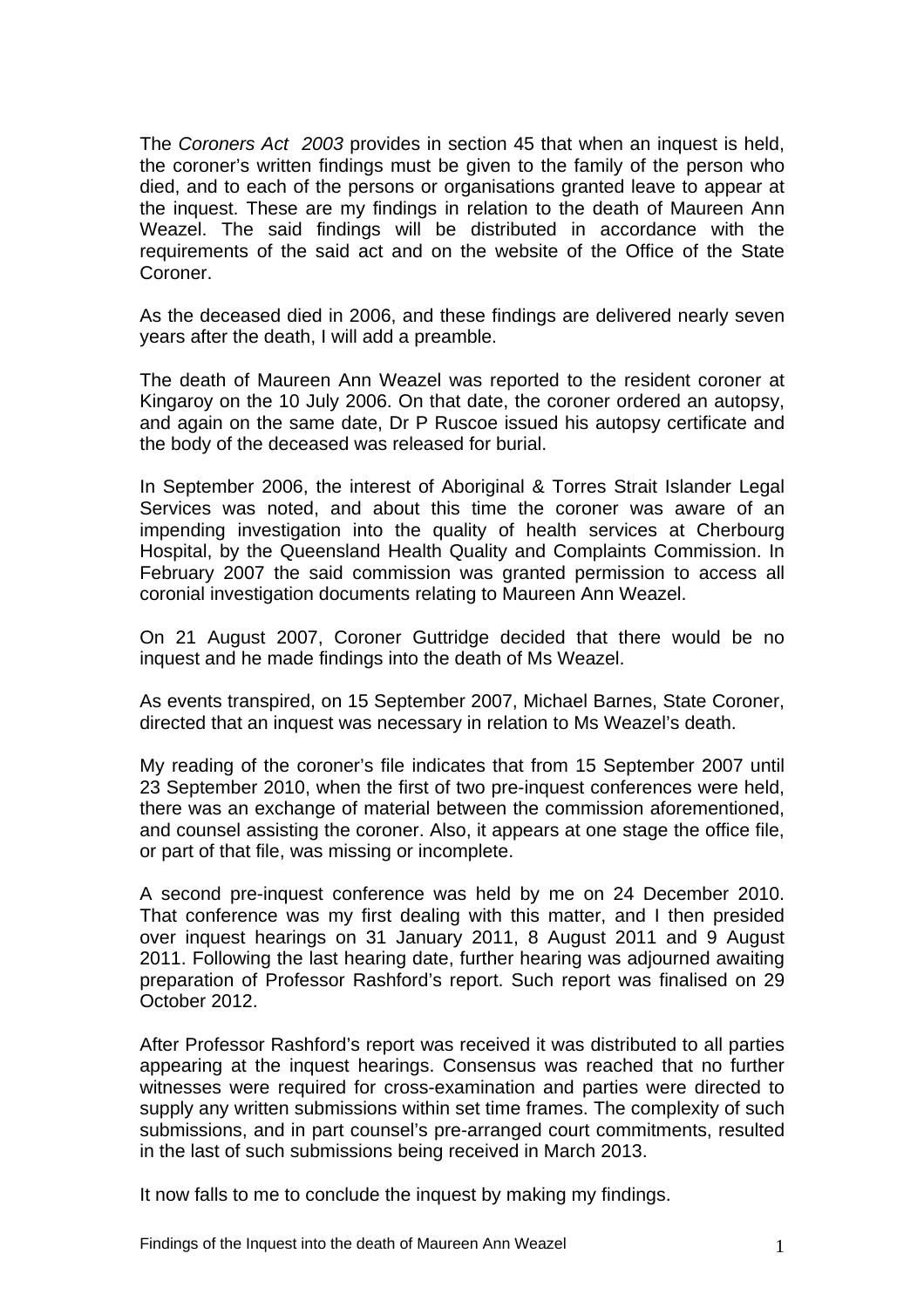Ms Weazel was just 25years old when she died at Cherbourg on 8 July 2006.

An inquest was directed by the State Coroner pursuant to his powers under the said Coroners' Act. I deliver the findings of such inquest which confirm:

- A. The identity of the deceased person, how she died, and the date, place and medical cause of such death, and
- B. Whether there was an unreasonable denial of access to, and as a result treatment at, Cherbourg Hospital in the period immediately prior to the death of the deceased person; and if so
- C. Whether any unreasonable denial of access to treatment at Cherbourg Hospital contributed to the death of the deceased person.

### *The inquest*

Maureen Ann Weazel was born on 7 July 1981 at Cherbourg. Maureen was of aboriginal origin.

During her short life, Maureen did not endure the best of health. There was a family history of heart disease, and she suffered, and in fact was receiving treatment for diabetes at the time of her death.

In addition, it is known that the deceased smoked cigarettes, and on occasion consumed alcohol in excessive quantities.

In fact, in the week prior to her death, on 2 July 2006, Maureen presented at the Cherbourg Hospital complaining of chest pain, and after admission for some hours, was discharged.

Again on 7 July 2006, Maureen presented at the Cherbourg Hospital for checks in relation to her diabetes and elevated cholesterol.

It has been established that the deceased was in attendance at a party at 17c Barambah Avenue, Cherbourg on the evening of the 7 July 2006 and into the early hours of the 8 July 2006.

It was at this party that Maureen and Henry Thomas Geyemore became acquainted. The couple had known each other for many years and some six years prior had a sexual relationship.

As events transpired, after the party ended, Maureen and Henry Geyemore parted company with others, and the deceased drove a vehicle with themselves as the sole occupants, first to the Cherbourg cemetery where the couple talked, and then later, to a paddock in the vicinity of the reservoir on Murray Road, Cherbourg, where the pair engaged in a consensual act of sexual intercourse in the rear seat of the vehicle.

After intercourse, Henry Geyemore witnessed Maureen sit up and hold her hands on her chest. As Henry drove the vehicle to a vacant tractor shed in an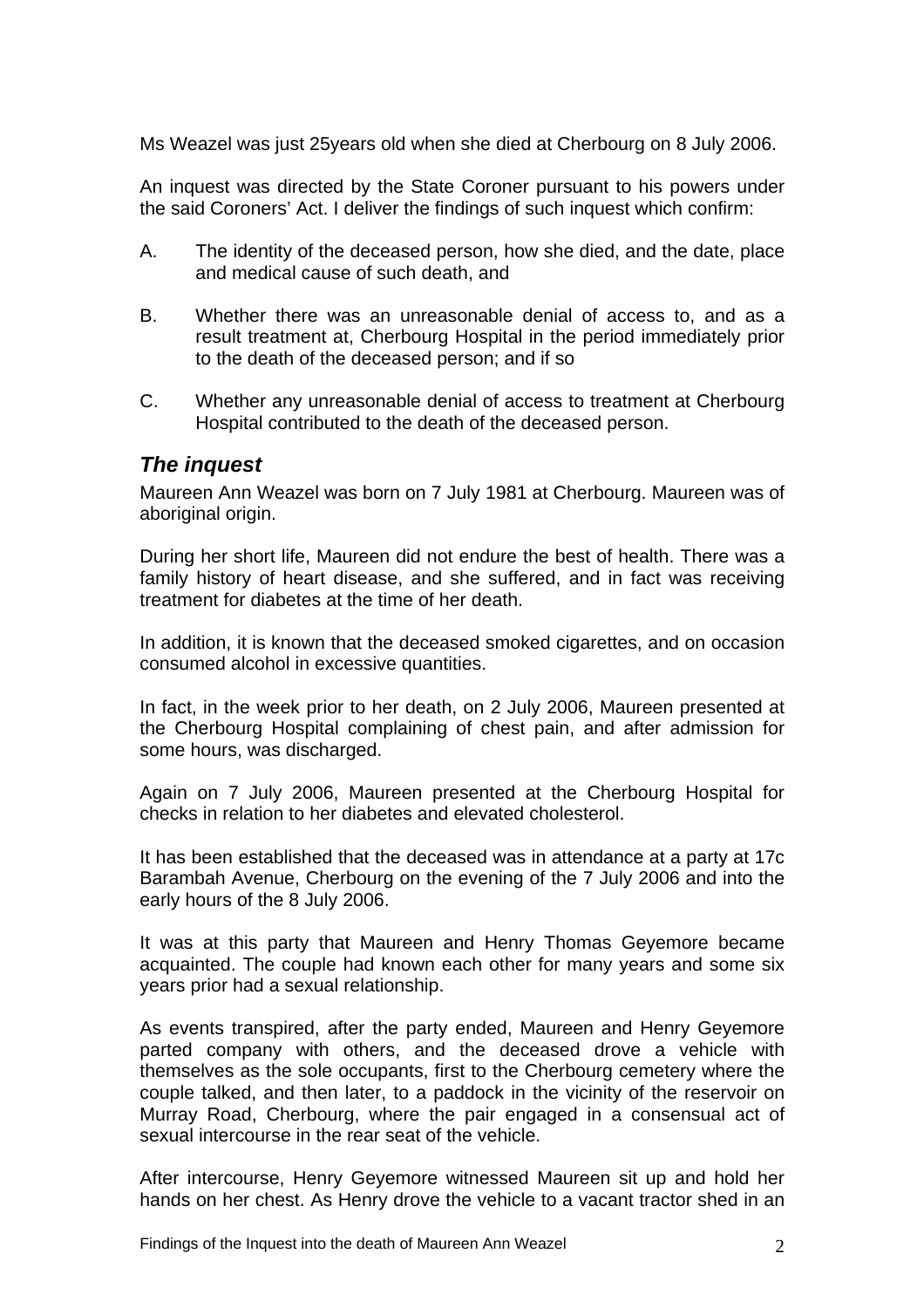area known as 'the farm' in Stan Mickelo Drive, Cherbourg, whereas the deceased remained in the back seat during the journey, she informed Henry Gyemore that she was okay and that he should continue the journey.

Upon arrival at the shed, Henry Geyemore alighted from the vehicle, and after Maureen declined water, he went and located some tap water. Upon Mr Gyemore's return to the vehicle, he observed that the deceased was grasping at her chest and making snoring like noises.

This prompted Henry Geyemore to drive the vehicle to the Cherbourg Hospital to seek medical assistance for the deceased.

After parking the vehicle in the hospital carpark, near the entrance of the emergency section, and seeing Maureen still in a distressed state in the rear seat of the car, Henry Gyemore tried to lift her out of the vehicle. This attempt failed.

Henry Gyemore then went to the emergency door and tried to alert hospital staff by banging on that door, and later the back door of the hospital. Henry Gyemore has stated that whereas he was observed by a hospital staff member at each door, after no person allowed him entry, he again banged on the front door.

At this point in time Henry Gyemore states that Maureen was quiet and he could not find her pulse.

Others joined Henry Gyemore at the emergency door and it was not until the arrival of Murgon police officers that the deceased received attention.

CCTV footage, exhibit no.5, depicts all events from when Henry Geyemore first went to the emergency door until police arrived and others became involved.

The evidence provided by nursing staff at the Cherbourg Hospital, Hayley Stuart, Laureen Wolfe and Deborah Anderson, and also in-patients Tina Douglas and Merna Compton, provides a satisfactory explanation, in the circumstances that prevailed in the vicinity of 4:00am on the morning of 8 July 2006 at the Cherbourg Hospital, as to why Henry Gyemore was denied access to the hospital.

It is factual that Henry Gyemore did bang on the emergency door, that he activated a red buzzer and that it was observed by Hayley Stuart on an observation monitor that door communication with Mr Gyemore was not possible due to a broken intercom. Hayley Stuart did not observe any injury to Henry Gyemore and formed the opinion that he was under the influence of liquor, and those factors, coupled with the ferocity of his banging, led her to call Murgon police. At this point in time, there existed a documented history of verbal and physical abuse, by potential patients and others, directed at staff of the Cherbourg Hospital. Formulated guidelines dictated that if concerns were held for staff or their patients, police were to be notified.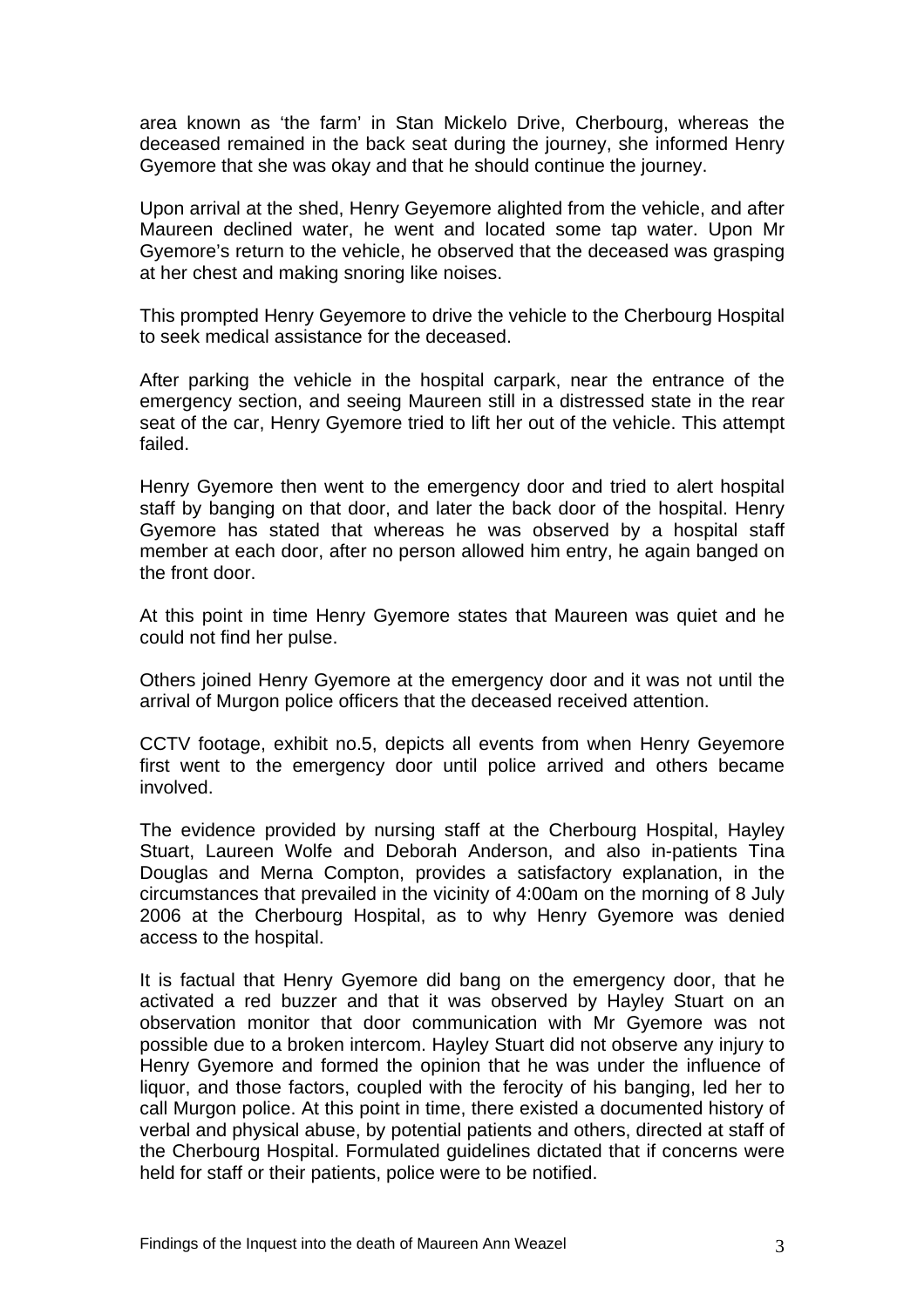The initial decision to deny Henry Gyemore access to the hospital was then fortified by Tina Douglas who initially identified Henry Gyemore as her partner, and that she feared injury at the hands of her partner if he was allowed admission. Ms Douglas' concerns prompted Hayley Stuart to again contact Murgon police, and at this time Ms Douglas, after viewing the monitors at the nurse's desk, informed Ms Stuart that Mr Gyemore was not her partner.

By this point in time, Henry Gyemore's emotions had reached the stage where he pulled a railing from the hospital walls. Nursing staff and in-patients alike were in fear of Henry Gyemore's unexplained actions, and it was reasonable in the circumstances to hold such fear and deny Mr Gyemore access to the hospital until police officers arrived.

Upon the arrival of police officers, Sgt Colin Bruce Jackson and Constable Bradford, the situation was defused, nursing staff attended Maureen, in the car, and then the hospital, however all attempts to revive her failed and Dr Prasad Satyasiv later pronounced life extinct at approximately 4:00am on 8 July 2006.

This inquest required scrutiny of all evidence extracted. That took place in the cold, calm and sterile atmosphere of the courtroom, as opposed to the emotion charged rapid chain of happenings that unfolded at Cherbourg on the night the deceased died.

I was called upon to consider Mr Gyemore as a witness who gave a credible and reliable account of what unfolded before him on the night in question.

That was not the case, as he was in fact vague, unsure and not reliable. Consumption of alcohol, on the night and in the days prior, obviously played its part, to the point, that with few exceptions, no final conclusion in this inquest is, or could be, reached by reliance on Mr Gyemore's evidence alone.

Conversely, I had no reason to doubt the reliability and accuracy of all other witnesses called at this inquest, and of course, that included the unchallenged documentary exhibits tendered as evidence.

Much was made of the time lapse, per the CCTV footage at the Cherbourg Hospital, exhibit 5, when Mr Gyemore undoubtedly tried to attract attention of hospital staff. This time period exceeded ten minutes but was not more than fourteen minutes. It must be borne in mind that in the opinion of Dr Satyasiv that the deceased had suffered cardiac arrest 30 -120 minutes prior to his examination of her, and whereas I accept Professor Rashford's conclusion that such an assessment was fraught with difficulty, equally, I accept Professor Rashford's further conclusion that the deceased had a cardiac arrest at 3:55am or earlier. On balance of probability, I defer to the patently sound and reliable conclusion of Professor Rashford that the deceased's cardiac arrest, at an indeterminate time at or before 3:55am when Mr Gyemore arrived at the Cherbourg Hospital, coupled with her pre-existing established medical history, resulted in a medical situation that any medical treatment she may have received, such as immediate attention of nursing staff, would not have prevented her unfortunate demise.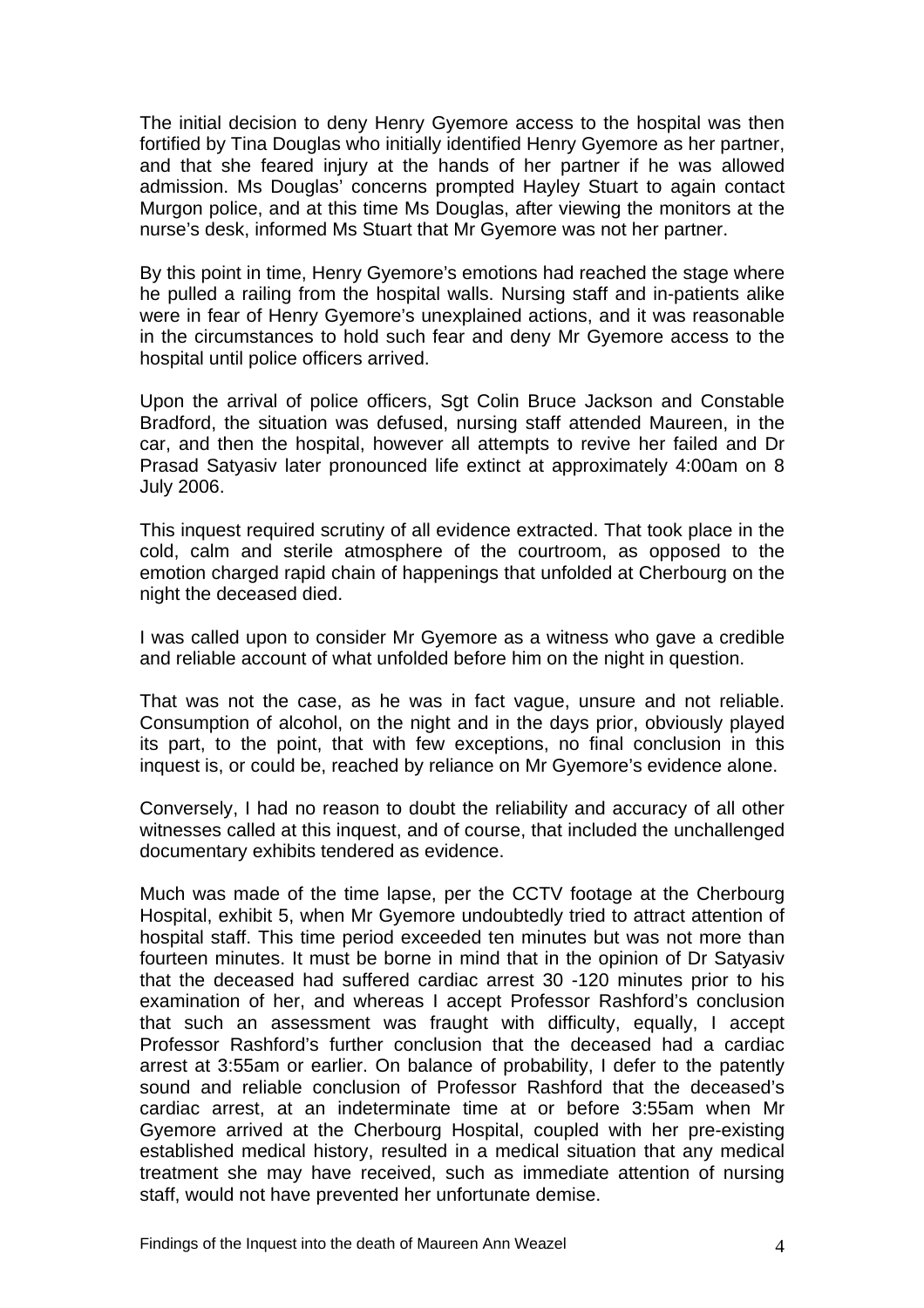For absolute clarity, I reject Mr Gyemore's contention that he detected a pulse of the deceased, at any time, especially after arrival at the Cherbourg Hospital on the ill fated night the deceased died.

In the early hours of the morning of the 8 July 2006 there was no unreasonable denial of access for treatment of the deceased at the Cherbourg Hospital, and on balance of probability, any treatment after the time she was taken to the hospital would have been futile.

# *Findings required by s. 45*

I am required to find, as far as is possible, who the deceased was and when, where and how she died, as well as the medical cause of death. As a result of considering all of the material contained in the exhibits, and the oral evidence given at the inquest, I am able to make the following findings.

#### **Identity of the deceased:**

Maureen Ann Weazel

#### **How she died:**

See within findings

# **Place of death:**

The evidence before me does not justify a finding beyond that Ms Weazel was certified dead on arrival at the Cherbourg Hospital

#### **Cause of death:**

Ms Weazel died from severe coronary atherosclerosis and liver cirrhosis was a contributing factor but not related to her underlying aforementioned primary cause of death

# *Comments and recommendations:*

Section 46 provides that a coroner may comment on anything connected with a death that relates to public health or safety, the administration of justice or ways to prevent deaths from happening in similar circumstances in the future.

It is highly unlikely, even allowing for the fragile vagaries of human beings, that during the future course of human conduct within the Cherbourg community, a situation will occur at the hospital that will not be appropriately addressed by staff at the said hospital. It is factual that the death of Maureen Ann Weazel was the subject of an investigation by the Health Quality and Complaints Commission. Such investigation was indeed the catalyst for the implementation of improved security and after-hours access measures at the Cherbourg Hospital

In that regard, changes implemented, as witnessed during the inquest court inspection of the Cherbourg Hospital, fortify my belief that there will not be a repetition of the tragic and unfortunate events that occurred at the Cherbourg Community Hospital in the early hours of the morning of the 8 June 2006.